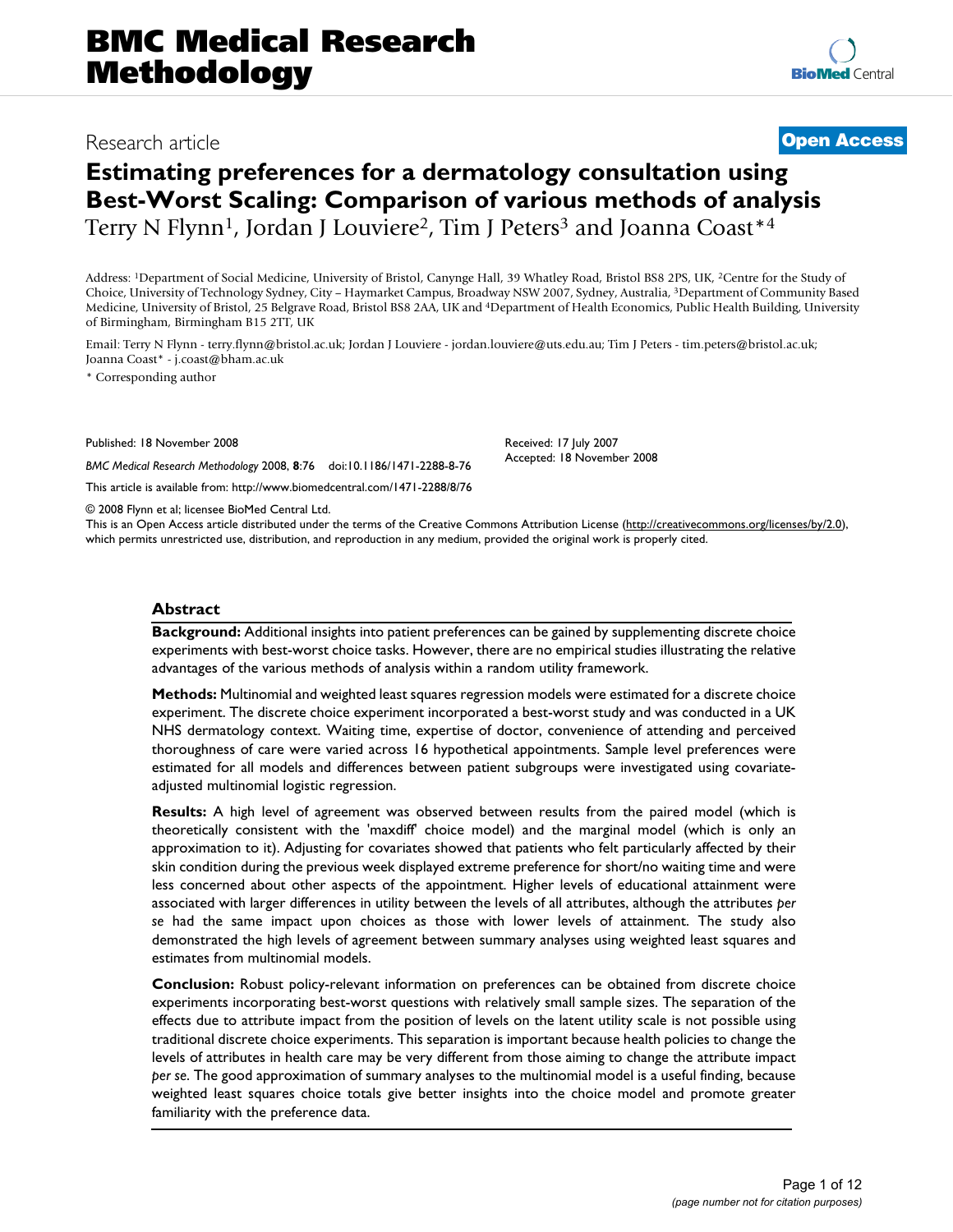# **Background**

Discrete choice experiments elicit people's preferences for goods or services based on intentions expressed in hypothetical situations [1]. In traditional discrete choice experiments – also called (choice-based) conjoint analysis by many practitioners in North America – respondents choose the most preferred specification of a good ('alternative' or 'profile') from a choice set of competing attribute profiles [2]. When respondents choose their preferred profile, they effectively provide information about their preferences *relative* to some reference profile. Consequently, the utility estimates represent a set of deviations that cannot be used directly to make statements about the *overall* impact of attributes [3].

Certain issues in Health Services Research require analysts to compare the overall impact of attributes. An example would be investigating the contention that "waiting time for an appointment is more important to patients than continuity of care" – a statement purely about attributes, with no reference to the associated levels. The issue of separating attribute impact weights and scales is essentially equivalent to estimating the utility associated with a particular attribute per se (its weight or impact in a utility function) separately from the additional utility gained/ taken away by that attribute exhibiting an attractive/unattractive level (the utility level scale value). This issue has been explored and several methods now are available to help address it in the context of traditional choice experiments [4].

Best-worst scaling [5], developed by Finn and Louviere [6] and introduced to health care research by McIntosh and Louviere [7] is a solution that utilizes a different design of choice experiment. A guide to using best-worst scaling is available [3], but briefly, unlike most traditional discrete choice experiments, best-worst scaling presents respondents with profiles (in this case appointments) one at a time. Respondents make choices within profiles (appointments) rather than between profiles. Thus, for a given profile, the set of alternatives on offer comprises the attribute levels that define that particular profile (appointment). By choosing the best and worst attribute levels on offer within that profile, respondents select that pair (best and worst) of attribute levels that lie furthest apart on the latent utility scale. Thus, variations on best-worst scaling have appeared, sometimes called "maximum difference scaling[8].

Various methods of analysis of best-worst choice data in a random utility framework have been described [3]. Because the data used in that illustration came from a pilot quality of life study, there is a need to investigate the empirical properties of best-worst scaling methods using a larger study. In particular, interest in investigating preference heterogeneity is growing [9,10], so there is a need to illustrate the considerable insights that can be gained from analyses of best-worst scaling choice data.

The additional information provided by best-worst scaling compared with a traditional choice model is useful to the researcher in three ways.

1. Most importantly, asking about worst as well as best elicits more information about the respondent's utility function. This increases the researcher's ability to characterise heterogeneity in preferences and classify respondents into internally homogeneous groups. In certain circumstances best-worst methods can even be used to estimate individual-level utilities [11].

2. For a given attribute, all of the level scale values are estimated (rather than all but one as in a traditional choice experiment) [3]. This allows the researcher to calculate the mean utility across an attribute's levels – the attribute impact. Furthermore, all attribute levels (across the entire study) are estimated on a common scale, allowing meaningful comparisons of attribute impacts to be made. However, it should be noted that attribute impact is not the same as attribute importance – a more generalisable concept that has been investigated (largely unsuccessfully) by psychologists for 40 years [12]. Nevertheless, because all the level scale values (and hence all the attribute impacts) are on a common scale, knowledge of an attribute's overall impact is still useful. It may help policy-makers decide whether policies to improve levels of key attributes (for instance reduce the incidence of a given side effect of treatment) or those to increase/decrease the perceived impact of attributes themselves (for instance better education to improve patient understanding of a side effect) are the most desirable or feasible.

3. When effects coding (rather than a dummy variable approach) is used to estimate the level scale values: the econometric model automatically estimates the statistical significance of both level scales and the overall attribute impact.

A second issue worthy of exposition concerns the choice of regression model. Four models have been proposed for the analysis of best-worst scaling data in a random utility framework [3] – the researcher can choose between analysing at the level of the best-worst pair or the attribute level and between a multinomial model or a weighted least squares one. No guidance has (before now) been provided as to the relevant merits of the paired and attribute level formulations. Furthermore, practitioners of discrete choice experiments may not recognise the value of weighted least squares-based analyses which, by utilising a dataset of means/totals, promote greater familiarity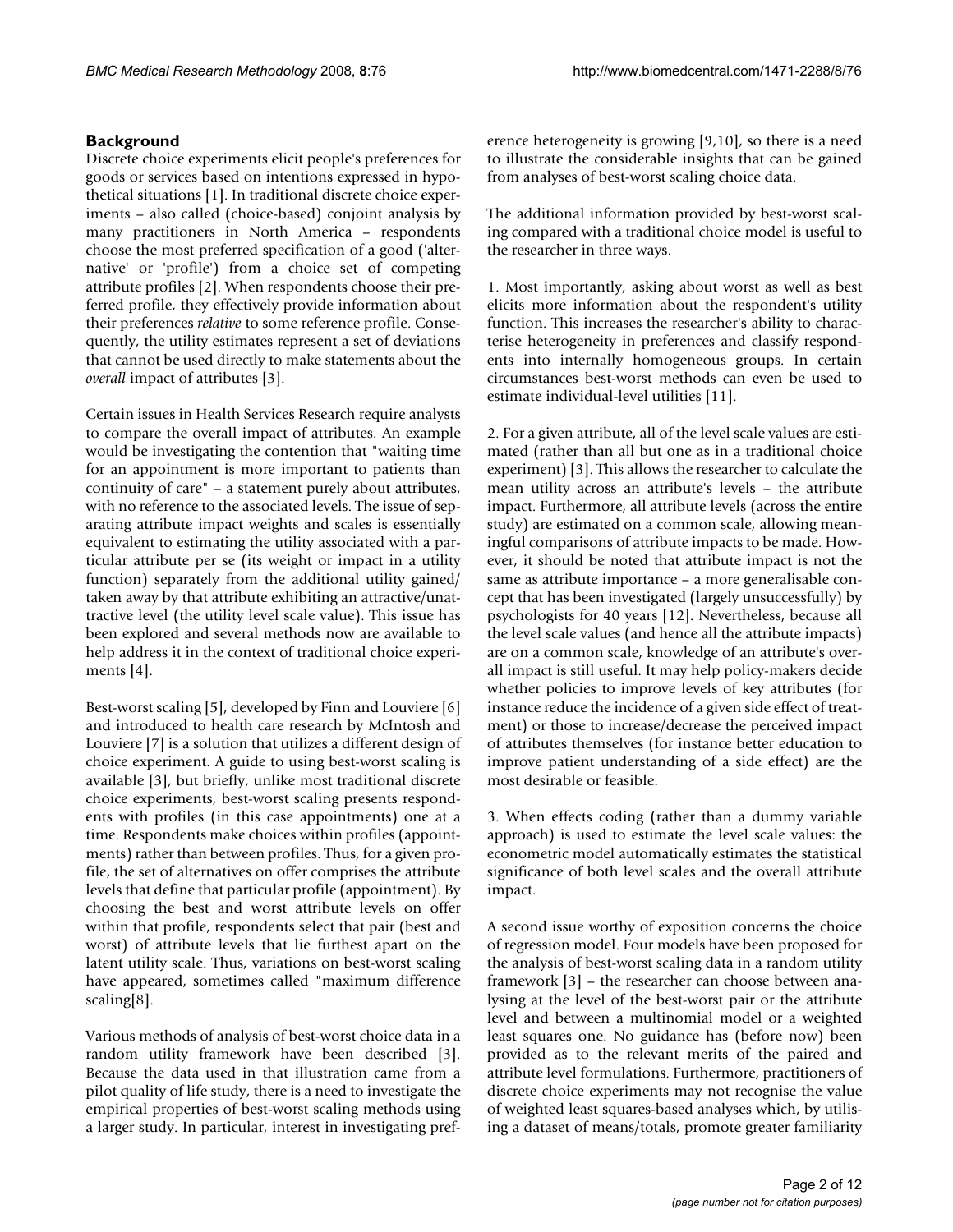with the data and thereby address the possible criticism that the methods are a 'black box'.

Therefore this paper has two aims:

1. to illustrate, for the first time in a health or medical context, the ability of best-worst scaling to estimate sub-group preferences in terms of differences in both attribute impacts and level scale values,

2. to offer recommendations on choice of analytic model and in particular to demonstrate the validity of least squares methods for aggregated analyses

The paper addresses these issues and demonstrates the flexibility of best-worst scaling methods in unbalanced designs (where the number of levels per attribute is not constant). Best-worst scaling methods, including a summary of the empirical case study, will be described first, followed by the results. The paper will conclude with the implications of this work.

# **Methods**

The empirical work was undertaken in the context of a project aimed at quantifying preferences for different aspects of access to dermatology secondary care services [13]. The discrete choice experiment was conducted alongside a randomised controlled trial, with associated economic evaluation; it compared consultant-led outpatient care with local care provided by a General Practitioner with a Special Interest in Dermatology [14,15]. Identification of attributes and levels was accomplished via extensive qualitative work, [16] ensuring that the attributes were relevant and grounded in patients' experiences. Four attributes were identified: waiting time, degree of expertise of doctor, convenience of attending and perceived thoroughness of care. Waiting time had four levels

**Table 1: Attributes and attribute levels**

whilst the other attributes all had two levels, as shown in Table 1.

Construction of an appropriate design is described elsewhere, [17] and two versions of the questionnaire were created, a long version that used 16 profiles and a short version that used eight. The analysis reported here relates to the long version. In each profile (appointment offered) respondents were asked to choose one attribute that was best and one that was worst, based on the levels described in the profile. Thus, each choice represented a pair of attribute levels (see Figure 1).

Best-worst scaling data can be analysed in many ways [5]. In the random utility model formulation [3], choice data can be aggregated (or not) across attribute level pairs and/ or across respondents. Paired analysis models treat each unique best-worst pair as an outcome (the 'maxdiff' model [5]) whilst marginal analysis models treat each attribute level as an outcome (aggregating pairs up to give the marginal frequencies). Weighted least squares is an appropriate way to estimate conditional logit models when choices are aggregated across respondents [18], whilst maximum likelihood is more appropriate when respondent level inference is required. The degree of aggregation across choices – whether at the paired or marginal level – does not have implications for analysis method. A full exposition of these methods has been given before [3] so the next sections will summarise them briefly with reference to this study in particular.

# *Paired model conditional logit analysis*

The paired method of analysis treats each unique bestworst pair as a unique choice outcome (where order matters). In a design with *K* attributes where  $n_k$  represents the number of levels of attribute *k*, the total number of possible outcomes (pairs) in a main effects design is therefore

| Attribute     | Levels                                                                                                            |
|---------------|-------------------------------------------------------------------------------------------------------------------|
| Time waited   | You will have to wait <b>three months</b> for your appointment                                                    |
|               | You will have to wait two months for your appointment                                                             |
|               | You will have to wait <b>one month</b> for your appointment                                                       |
|               | Your appointment will be this week                                                                                |
| Expertise     | The specialist has been treating skin complaints part-time for $I-2$ years                                        |
|               | The specialist is in a team led by an expert who has been treating skin complaints full-time for at least 5 years |
| Convenience   | Getting to your appointment will be difficult and time-consuming                                                  |
|               | Getting to your appointment will be quick and easy                                                                |
| Thorough care | The consultation will <b>not</b> be as thorough as you would like                                                 |
|               | The consultation will be as thorough as you would like                                                            |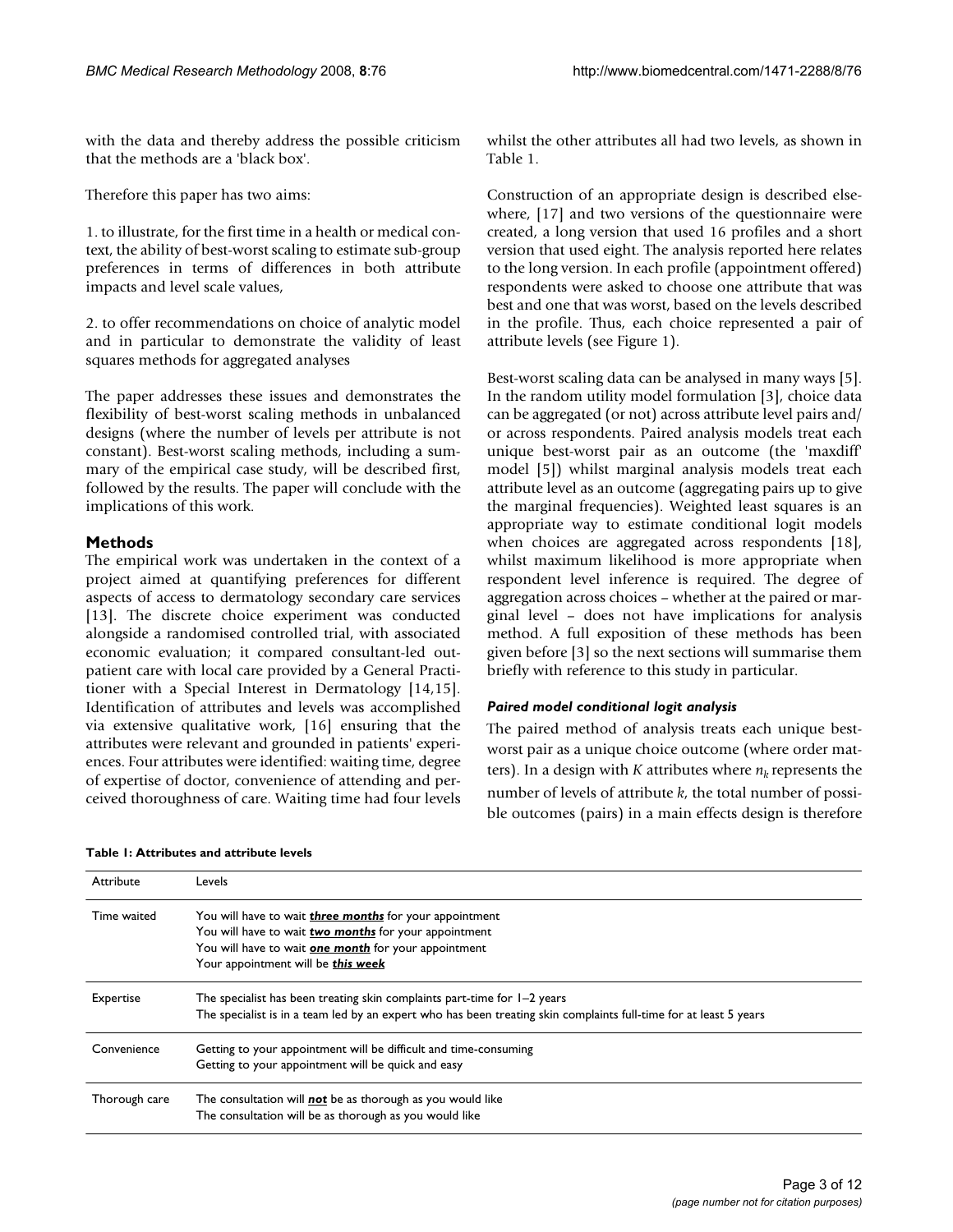| <b>Best</b><br>----<br>thing | The appointment with the specialist | Worst<br>thing |
|------------------------------|-------------------------------------|----------------|
|                              |                                     |                |
|                              |                                     |                |
|                              |                                     |                |
|                              |                                     |                |

**Figure 1 example best-worst scaling question from the study.**

2  $\sum_{i=1}^{\infty} \left[ n_i \sum_{k=i+1}^{\infty} n_k \right]$ , or 72 unique pairs in the case of this *K i K*  $=1 \begin{bmatrix} k=i+1 \\ k \end{bmatrix}$  $\sum_{i=1}^{K-1} \left[ n_i \sum_{k=i+1}^{K} n_k \right]$ 1

study. The main effects designs utilised ensured that across all profiles in the best-worst exercise the utility difference in every one of the pairs could be estimated. Conditional (multinomial) regression models were estimated from the data with the *clogit* command in Stata with cluster-adjusted (robust) standard errors [19]. This required the data to be manipulated to ensure it was in the correct format: each chosen outcome was expanded into as many outcomes as were available to be chosen in that choice set (i.e.,  $K(K-1) = 12$  pairs). The dependent variable was coded equal to one for a chosen outcome, and coded equal to zero for all remaining (non-chosen) pairs in a particular choice set for each individual. In the case of coding qualitative attributes in discrete choice experiments, the benefits of effects coding and possible problems with traditional (1,0) dummy coding have recently been illustrated in health economics [20,21]. Effects coding is particularly well suited to best-worst scaling because attribute impacts are estimated separately from the utility level scale values (deviations from mean utility – the attribute impact), allowing both comparisons of attribute impact and significance of level scale values to be estimated directly.

The equation below sets out the relationship between the difference in utility between best and worst ( $U_{\textit{diff}}^i$  on the latent utility scale) for choice *i* (*i* = 1,2,...,12) and the nine independent variables: three estimated impact and six estimated level scale parameters:

$$
\begin{aligned} U_{diff}^i &= \beta_{dr} D_{dr}^i + \beta_{conv} D_{conv}^i + \beta_{thoro} D_{thoro}^i + \\ \beta_{3m} D_{3m}^i + \beta_{2m} D_{2m}^i + \beta_{1m} D_{1m}^i + \beta_{pt} D_{pt}^i + \beta_{hard} D_{hard}^i + \beta_{notthoro} D_{notthoro}^i + \varepsilon^i \end{aligned}
$$

Thus for choice *i*, the attribute chosen as best had its impact variable ( $D_{\text{attribute}}^i$ ) taking value one, that chosen as worst had its impact variable taking value minus one, with the third impact variable taking value zero. (The impact for waiting time was the omitted variable and represents the zero on the utility scale). The six level scale values (respectively three, one, one and one for waiting time, doctor expertise, convenience and thoroughness) were effects coded. As for the impact variables, when an attribute level was picked as worst, its sign was reversed. The standard conditional logistic function links the observed discrete choice (zero or one) with the estimated latent utility.

# *Marginal model conditional logit analysis*

The marginal model aggregates the choice data to estimate the attribute level utilities using a model that is simpler, at least for main effects designs like the one illustrated here.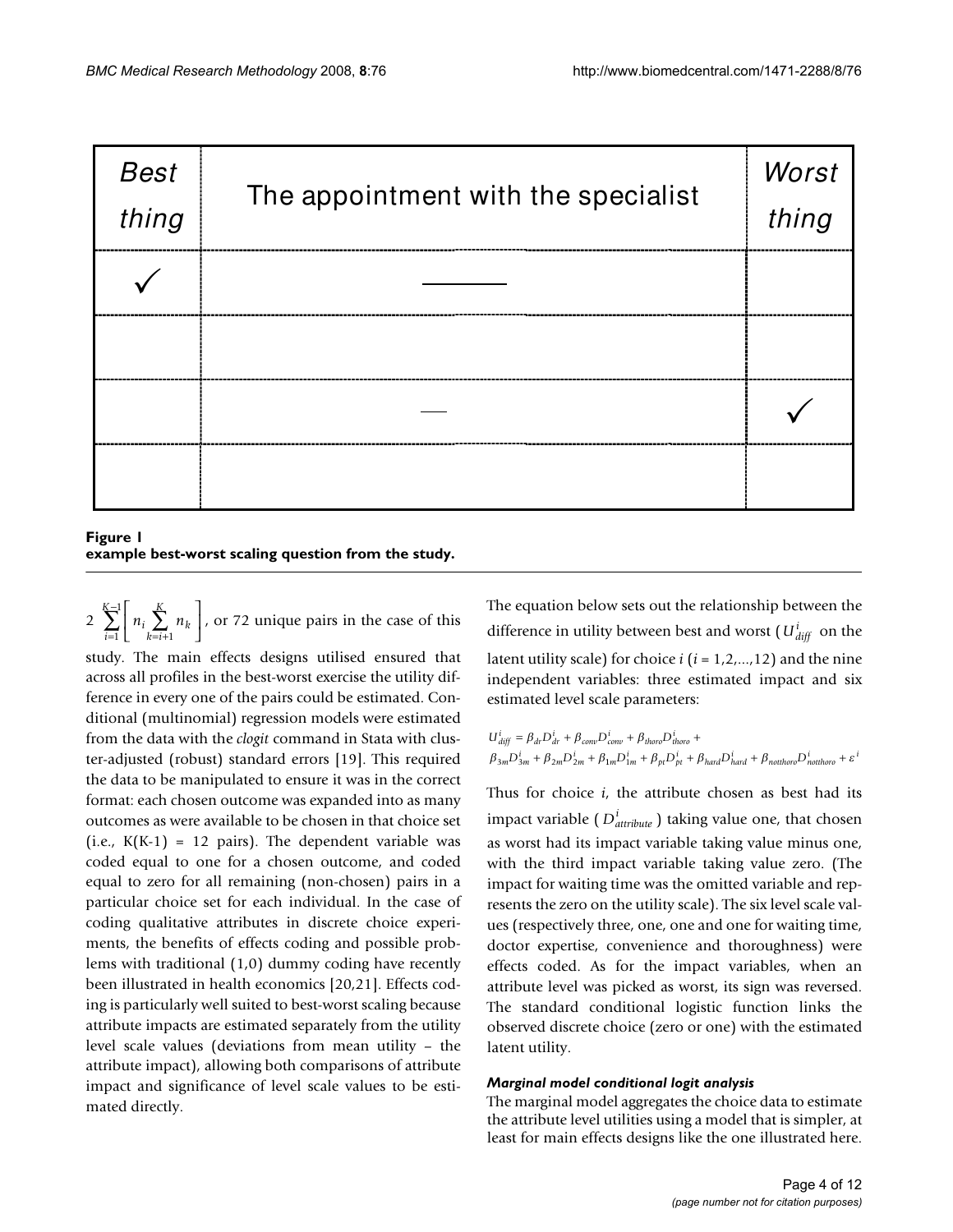However, this model is actually an approximation to the paired (sometimes also called 'maxdiff') model of choices. In particular, it assumes that for a given pair of attribute levels, the difference in utility simply changes sign when the best-worst choice is reversed. This can only be true if the distribution of the error term on the latent utility scale is symmetrical [22]: the gumbel distribution that underpins all logistic models is asymmetrical (although almost symmetrical). Thus, the multinomial logit marginal model should not be regarded as a gold standard (although the multinomial probit does not suffer from the asymmetry problem). Conditional (multinomial) regression was used to estimate respondent-level utilities. Each chosen attribute level was expanded to the  $2K = 8$ attribute levels (4 best and 4 worst) available in each choice set (profile). The outcome variable is coded equal to one for the chosen outcome (whether a best attribute level or a worst attribute level) and equal to zero for the remaining (non-chosen) attribute levels for a particular profile (appointment) and individual. The independent variables were coded with a sign change for all observations pertinent to the worst choice data, to reflect the reciprocal relationship between best and worst probabilities. It should be noted that any inference using the loglikelihood from the marginal method is potentially misleading, since the likelihood function assumes best and worst choices are made independently.

# *Effects of respondent-level covariates*

One aim of the study was to estimate the effect of respondent characteristics (e.g., age and clinical factors) on utilities, which requires respondent-level choice data. Limited dependent variable models require differences in the probabilities of choice for the various outcomes in a choice set to be associated with differences in the explanatory variables. Respondent characteristics like age do not vary for potential best-worst pairs or attribute levels in a choice set; hence, they cannot affect choice probabilities and cannot be separated from the overall regression constant term. Thus, covariates are interacted with choice outcomes (attribute impacts and level scales). These took the form of covariate-attribute impact interactions and covariate-level scale interactions. The former represented the additional impact a given attribute had upon the particular clinical-sociodemographic group whilst the latter represented the additional level scale utility derived by the particular patient group.

Given that the marginal model is an approximation to the paired (maxdiff) choice model, inference about the effects of respondent-level covariates on preference is reported for the paired model. However, major differences that arose from using the marginal model also are reported. In terms of sample size, given that the original trial was not powered to detect differences between subgroups, it was

decided to be conservative in all analyses and reporting. Therefore, respondents who did not provide complete choice and socioeconomic data were omitted. A series of regressions which partially adjusted for each of the socioeconomic/clinical factors listed below were conducted:

- Age 60+
- Left fulltime education at age 19+
- In fulltime employment

• Reporting severe problems on at least one item of the DLQI skin quality of life scale in the previous week

• Being an 'acute' case (having first seen their GP within the previous 6 months and only seeing him/her once or twice before referral)

• Being a 'chronic' case (having first seen their GP over a year previously)

Influential covariates were then entered into a fully adjusted model. Given that best-worst scaling distinguishes between two types of preference – the attribute impact and the level scale values – statistically significant effects for either are reported.

# *Comparison with least squares estimates*

Discrete choice experiments in health economics usually have been analysed using limited dependent variable models like probit regression. Using weighted least squares regression on the (logged) choice frequencies would leave few, if any, degrees of freedom; for example,

for the short questionnaire in this study  $\sum_{k=i}^{n} (L_k - 1)$  $\sum_{k=1}^{K} (L_k - 1) =$  $\sum_{k=i} (L_k - 1) = 6$ 

utility parameters would have to be estimated from only 8 choice frequencies. However, the additional preference information (choice frequencies) available from bestworst scaling studies makes them amenable to such methods, particularly since (well-designed) stated preference studies do not suffer from problems of multicollinearity common to revealed preference econometric studies and many epidemiological cohort studies. This makes weighted least squares useful for researchers interested in sample level (or by extension, population level) inferences because many standard statistical packages are not designed for choice models and require researchers to perform a certain amount of data manipulation; and datasets for individual level analyses can be very large, particularly in a best-worst context. Thus, it is desirable to show that orthogonal designs allow researchers to use results from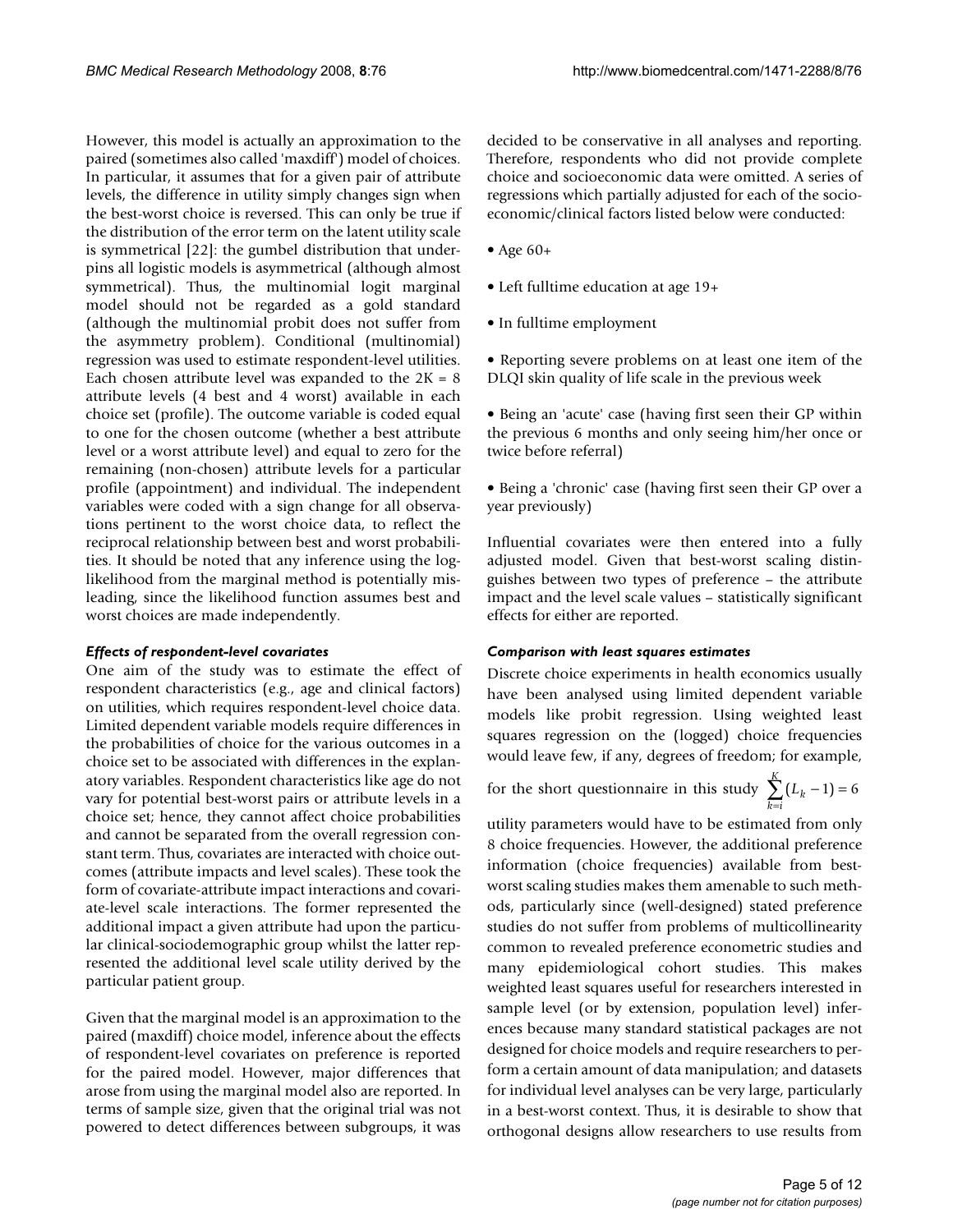weighted least squares estimation with confidence. Performing weighted least squares analysis also is useful for promoting familiarity with the data – the choice totals for all attribute levels/pairs are clear to the researcher, thus, making the procedure less open to criticisms of it being a 'black box'. So, data were analysed using weighted least squares (weights are the choice totals adjusted to eliminate sampling zeros by adding one over the 'effective' sample size[23], which is the sample size multiplied by the number of times the pair/level was available). Estimates were compared with those from maximum likelihood estimation and graphed.

# **Results**

Of the 119 individuals who received the 16-appointment questionnaire, 93 provided best-worst data that allowed estimation using any of the methods and 60 individuals provided complete best-worst choice data. Five of the latter individuals did not provide complete socioeconomic information; so, to be conservative, all analyses reported below pertain to the 55 who provided complete data. The minimum number of appointments answered was five whilst 85 individuals answered 14, 15 or 16 appointments. Stata chooses an attribute impact variable arbitrarily to drop in order to prevent the model being saturated. Therefore, once the least valued attribute was identified, all analyses were performed with this attribute impact omitted to ease interpretation.

#### **Table 2: Paired model conditional logit estimates**

|                          | Coefficient | <b>Standard</b><br>error | 95%<br>Confidence<br>interval |           |
|--------------------------|-------------|--------------------------|-------------------------------|-----------|
| <b>Attribute impacts</b> |             |                          |                               |           |
| Waiting time             |             |                          |                               |           |
| Doctor                   | 1.3687      | 0.2011                   | 0.9745                        | 1.7628    |
| Convenience              | 0.5060      | 0.1182                   | 0.2743                        | 0.7377    |
| Thoroughness             | 0.3710      | 0.1358                   | 0.1048                        | 0.6372    |
| Level scale values       |             |                          |                               |           |
| 3 month wait             | $-1.4155$   | 0.1950                   | -1.7977                       | -1.0333   |
| 2 month wait             | $-0.8789$   | 0.1347                   | $-1.1428$                     | $-0.6150$ |
| I month wait             | 0.1966      | 0.1504                   | $-0.0981$                     | 0.4913    |
| No wait                  | 2.0978      |                          |                               |           |
| Part-time doctor         | $-1.3667$   | 0.1331                   | $-1.6275$                     | $-1.1059$ |
| Full-time doctor         | 1.3667      |                          |                               |           |
| Difficult to attend      | $-1.0175$   | 0.1365                   | $-1.2851$                     | $-0.7499$ |
| Easy to attend           | 1.0175      |                          |                               |           |
| Not thorough             | $-2.5347$   | 0.2677                   | $-3.0594$                     | $-2.0100$ |
| Thorough                 | 2.5347      |                          |                               |           |

Log pseudolikelihood = -1246.9491

# *Paired model conditional logit analysis*

Table 2 shows the conditional logit results using the paired method for the 55 respondents who provided complete choice and socioeconomic data.

Waiting time was the attribute with least impact and its impact weight is therefore omitted – impact figures for the other three attributes therefore are relative to waiting time (which is the zero on an interval scale). Doctor expertise is clearly the most highly valued attribute, whilst convenience is valued slightly more than thoroughness of care. The result of separating overall attribute impact from level scale values is clear: whilst thoroughness of care is not the most important attribute per se, the two levels are very far apart on the utility scale. In contrast, for convenience of attending there is a difference of  $2 \times 2.53 = 5.06$  units between the levels of thoroughness of care but only 2 × 1.02 = 2.04 units between the levels of convenience. This illustrates a key advantage of best-worst scaling over traditional discrete choice experiments: in the latter, only these differences between the levels are estimable.

# *Marginal model conditional logit analysis*

Table 3 shows the conditional logit results using the marginal method for the 55 respondents who provided complete data.

The only non-significant estimate in Table 2 is less significant in Table 3. It should be noted, however, that the loglikelihood statistic is incorrect due to the model's failure to account for non-independence of the best and worst choices in a given profile. Overall the results are qualita-

|                          | Coefficient | <b>Standard</b><br>error | 95%<br>Confidence<br>interval |           |
|--------------------------|-------------|--------------------------|-------------------------------|-----------|
| <b>Attribute impacts</b> |             |                          |                               |           |
| Waiting time             |             |                          |                               |           |
| Doctor                   | 1.4614      | 0.1878                   | 1.0933                        | 1.8295    |
| Convenience              | 0.5225      | 0.1142                   | 0.2987                        | 0.7463    |
| Thoroughness             | 0.3096      | 0.1407                   | 0.0338                        | 0.5855    |
| Level scale values       |             |                          |                               |           |
| 3 month wait             | -1.0897     | 0.1317                   | -1.3478                       | $-0.8316$ |
| 2 month wait             | $-0.6817$   | 0.0959                   | $-0.8696$                     | $-0.4937$ |
| I month wait             | 0.1261      | 0.1141                   | $-0.0975$                     | 0.3498    |
| No wait                  | 1.6453      |                          |                               |           |
| Part-time doctor         | $-1.0617$   | 0.0835                   | $-1.2253$                     | $-0.8981$ |
| Full-time doctor         | 1.0617      |                          |                               |           |
| Difficult to attend      | $-0.7833$   | 0.0845                   | $-0.9488$                     | $-0.6177$ |
| Easy to attend           | 0.7833      |                          |                               |           |
| Not thorough             | $-2.1928$   | 0.1802                   | $-2.5461$                     | -1.8396   |
| Thorough                 | 2.1928      |                          |                               |           |

Log pseudolikelihood = -1943.8638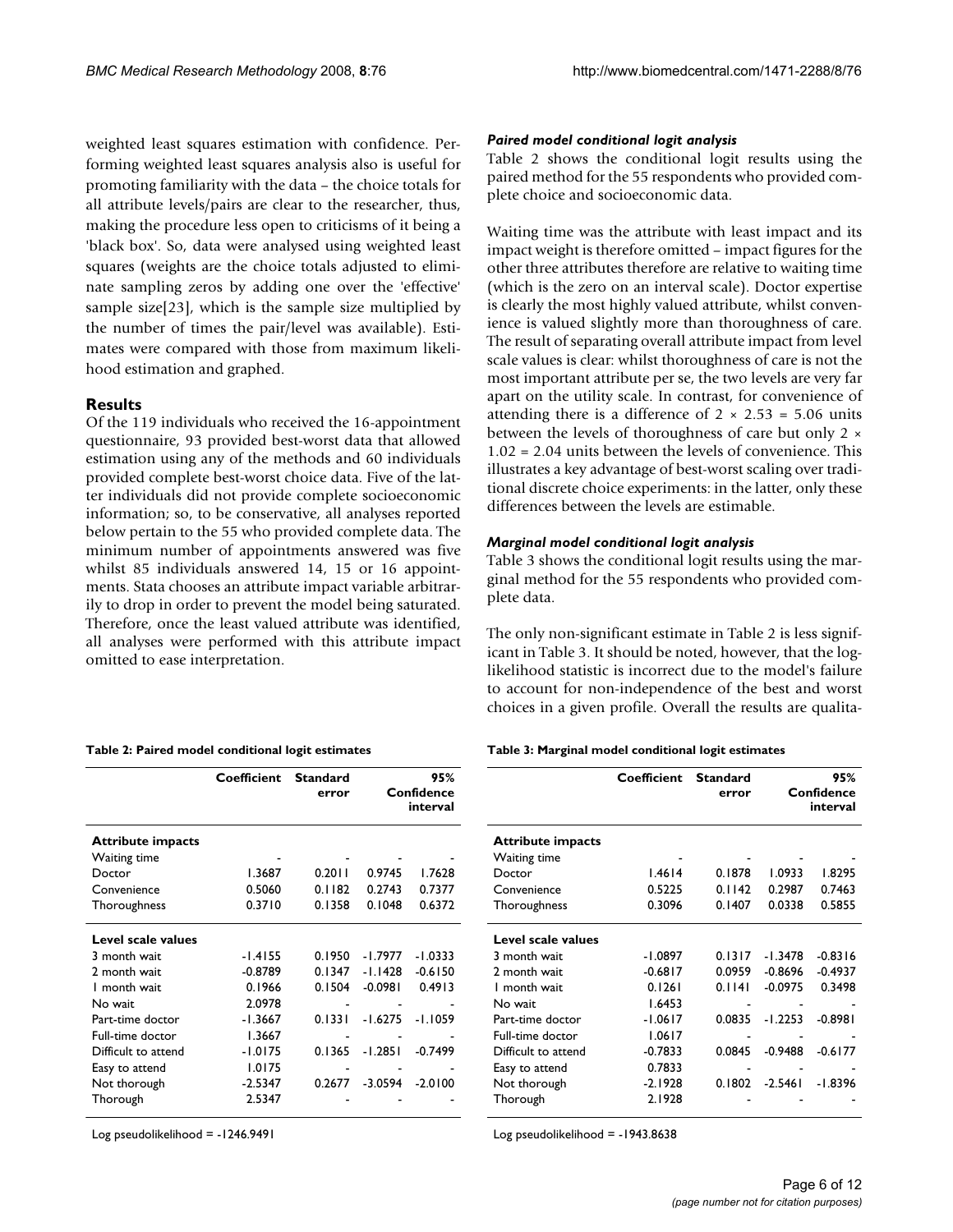tively identical to those from the paired method and Figure 2 graphs the two sets of results.

# *Effects of respondent-level covariates*

All covariates except age and employment status had at least one statistically significant effect upon preferences. The fully adjusted model therefore includes all interactions between attribute impact weights and level scale values for the remaining covariates. In the fully adjusted model being a 'chronic' case was associated with nonsignificant effects on all preferences, so all effects related to that covariate were omitted. Table 4 summarises the paired results for the remaining three covariates for the 55 respondents who provided complete data. Seven covariate parameters were statistically significant at the 5% level. Three of these were also significant in the marginal model and the remaining four all had the same sign under both models. For the marginal model there was a fourth covariate that was significant; it had almost reached significance in the paired model.

Those who left higher education at age 19 or older exhibited 'widening' of the level scale values for all four attributes, although this did not reach significance at the 5% level for doctor expertise and convenience, but the attribute impacts were not significantly different on average. A possible explanation for this result concerns the association often observed between educational attainment and social class and/or income. Thus, it might be expected that greater access to alternative sources of health care (e.g. private health care) might mean that respondents with higher education experience greater differences in utility associated with levels of the attributes.

Those with at least one of the ten factors severely disrupted by their skin condition or those with a total score of seven or more out of 30 on the DLQI [24] (indicating 'severe' problems as judged by consultants) might be expected to exhibit smaller differences between levels of attributes and possibly attenuation of differences in attribute impact weights as 'simply getting into secondary care' becomes paramount. These two problems are highly correlated so the first one (having a score of 3 on any item) was used in analysis. Indeed waiting at all gave this group more disutility than the average, although a two month wait was the only level to reach significance at the



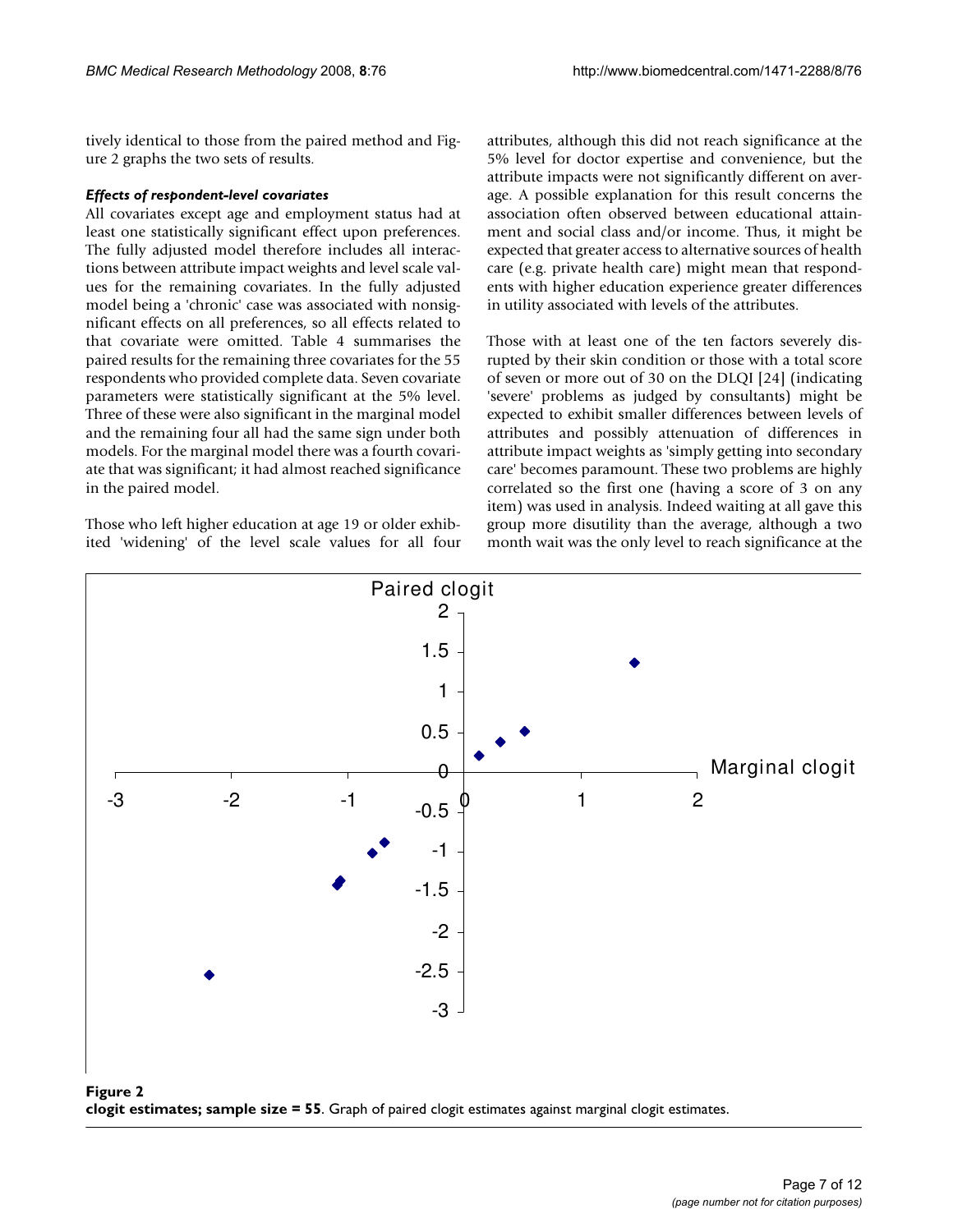#### **Table 4: Paired model clogit estimates adjusting for covariates**

|                                 | <b>Coefficient</b> | <b>Standard</b> |           | 95%               |
|---------------------------------|--------------------|-----------------|-----------|-------------------|
|                                 |                    | error           |           | <b>Confidence</b> |
|                                 |                    |                 |           | interval          |
| <b>Attribute impacts</b>        |                    |                 |           |                   |
| Waiting time                    |                    |                 |           |                   |
| Doctor                          | 1.6711             | 0.1841          | 1.3103    | 2.0318            |
| Convenience                     | 0.7154             | 0.1621          | 0.3977    | 1.0330            |
| Thoroughness                    | 0.5384             | 0.2040          | 0.1386    | 0.9382            |
| Education * Doctor              | $-0.1326$          | 0.2028          | $-0.5300$ | 0.2648            |
| Education * Convenience         | 0.0009             | 0.1301          | $-0.2541$ | 0.2558            |
| Education * Thoroughness        | $-0.0731$          | 0.1691          | $-0.4046$ | 0.2584            |
| Severe * Doctor                 | 0.0235             | 0.2233          | $-0.4141$ | 0.4610            |
| Severe * Convenience            | 0.0554             | 0.1395          | $-0.2180$ | 0.3288            |
| Severe * Thoroughness           | 0.0979             | 0.1531          | $-0.2021$ | 0.3980            |
| Acute * Doctor                  | 0.4174             | $0.1801*$       | 0.0644    | 0.7703            |
| Acute * Convenience             | 0.2372             | 0.1401          | $-0.0373$ | 0.5117            |
| Acute * Thoroughness            | 0.2342             | 0.1724          | -0.1038   | 0.5722            |
| Level scale values              |                    |                 |           |                   |
| 3 month wait                    | $-2.0526$          | 0.2995          | $-2.6396$ | $-1.4656$         |
| 2 month wait                    | $-1.2388$          | 0.1984          | $-1.6277$ | $-0.8499$         |
| I month wait                    | $-0.0402$          | 0.2414          | $-0.5134$ | 0.4330            |
| No wait                         | 3.3317             |                 |           |                   |
| Part-time doctor                | $-1.7066$          | 0.2093          | $-2.1168$ | $-1.2964$         |
| Full-time doctor                | 1.7066             |                 |           |                   |
| Difficult to attend             | $-1.5013$          | 0.1832          | $-1.8603$ | $-1.1423$         |
| Easy to attend                  | 1.5013             |                 |           |                   |
| Not thorough                    | $-3.5450$          | 0.2918          | $-4.1170$ | $-2.9730$         |
| Thorough                        | 3.5450             |                 |           |                   |
| Education * 3 month wait        | $-0.4842$          | $0.2404*$       | $-0.9554$ | $-0.0130$         |
| Education * 2 month wait        | $-0.0205$          | 0.1631          | $-0.3402$ | 0.2992            |
| Education * I month wait        | 0.3004             | 0.1820          | $-0.0564$ | 0.6571            |
| Education * part-time doctor    | $-0.0706$          | 0.1506          | $-0.3657$ | 0.2245            |
| Education * Difficult to attend | $-0.2810$          | 0.1487          | $-0.5723$ | 0.0104            |
| Education * Not thorough        | $-0.6507$          | $0.2598*$       | $-1.1599$ | $-0.1415$         |
| Severe * 3 month wait           | $-0.3876$          | 0.2142          | $-0.8075$ | 0.0323            |
| Severe * 2 month wait           | $-0.3754$          | $0.1536*$       | $-0.6764$ | $-0.0744$         |
| Severe * I month wait           | $-0.1030$          | 0.1651          | $-0.4266$ | 0.2207            |
| Severe * part-time doctor       | 0.1305             | 0.1434          | $-0.1505$ | 0.4116            |
| Severe * Difficult to attend    | 0.1407             | 0.1304          | $-0.1148$ | 0.3962            |
| Severe * Not thorough           | 0.1055             | 0.2617          | $-0.4074$ | 0.6183            |
| Acute * 3 month wait            | $-0.2515$          | 0.2372          | $-0.7164$ | 0.2133            |
| Acute * 2 month wait            | $-0.2919$          | 0.1522          | $-0.5902$ | 0.0064            |
| Acute * I month wait            | $-0.5845$          | $0.2142*$       | $-1.0044$ | $-0.1646$         |
| Acute * part-time doctor        | $-0.3197$          | 0.1819          | $-0.6762$ | 0.0367            |
| Acute * Difficult to attend     | $-0.4408$          | $0.1774*$       | $-0.7885$ | $-0.0931$         |
| Acute * Not thorough            | $-0.8625$          | $0.2760*$       | $-1.4034$ | $-0.3215$         |

\* Indicates significant at the 5% level.

Log pseudolikelihood = -1162.2742

5% level. Although not significant, the additional utility this group experienced over the average for the lower levels of the three non-waiting time attributes was positive; that is, they did not experience as large a difference in utility between the two levels as other people.

Being an assumed 'acute' case (proxied by having first seen their GP within the previous 6 months and only seeing him/her once or twice before referral) affected preferences in various ways. Like patients with a score of three on any DLQI item, this group had a strong preference for no waiting time (demonstrated by the lower utilities associated with the three lower levels). However, they also exhibited widening of the level scale values for the other three attributes, indicating that they are more willing to trade waiting time for changes in these than those who believe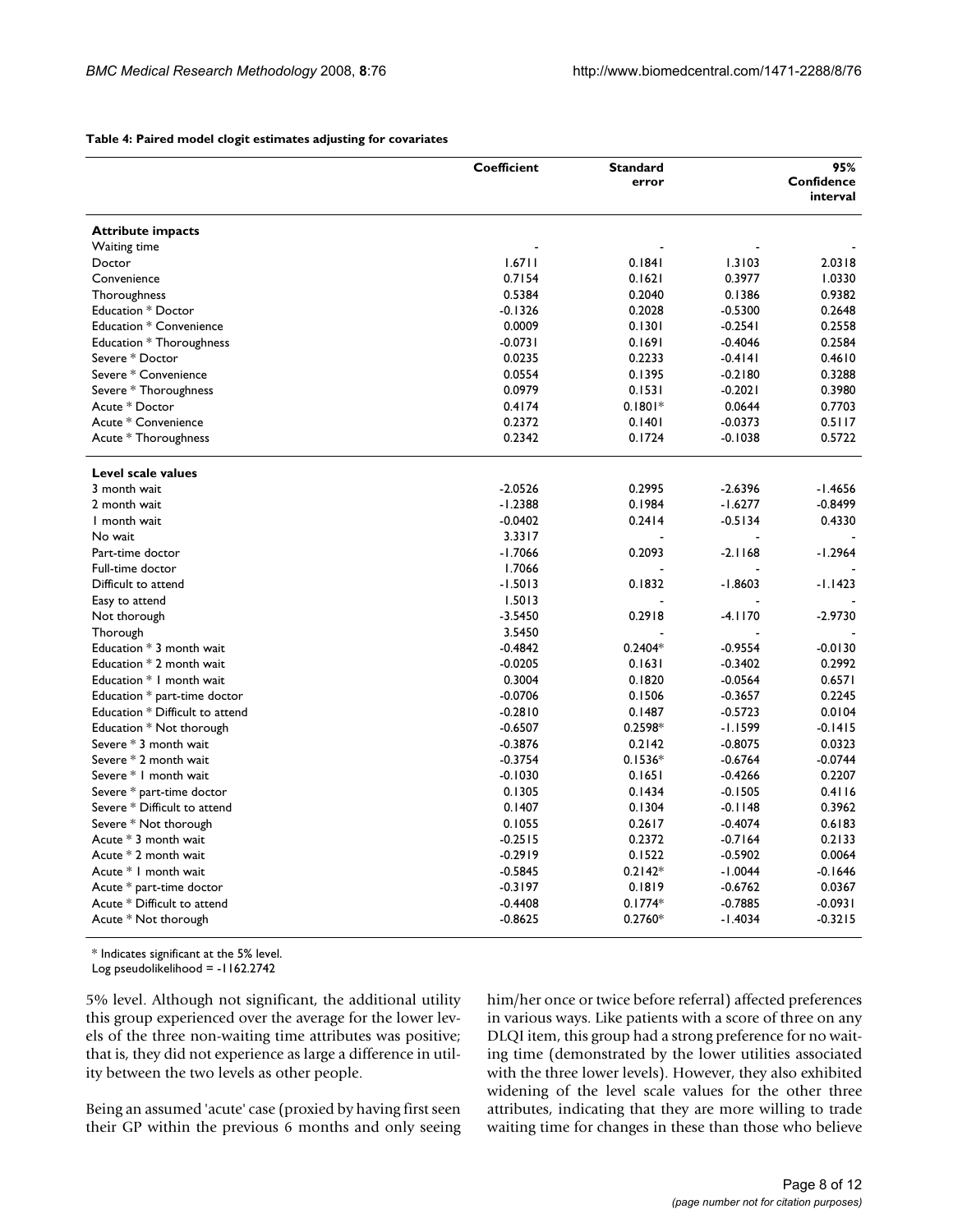aspects of their daily lives are severely affected by their skin condition. These three attributes also have a higher impact on average.

### *Comparison with least squares estimates*

Figure 3 shows an ordinary least squares regression of the weighted least squares estimates (estimates not shown) against the maximum likelihood estimates for the paired method for the 55 respondents who provided full information in the long questionnaire.

The two sets of parameter estimates are highly correlated, with  $R^2$  = 0.96. The high correlation also is apparent (see Figure 4) for the marginal model analysis ( $R^2 = 0.99$ ). This is encouraging, given that the marginal model weighted least squares regression has only 20 observations (a best and a worst frequency for each of the ten attribute levels).

# **Discussion**

This study is the first in health services research to separate the impact of attributes per se from their level scale values for various subgroups. It demonstrated that having selfreported severe skin problems narrows the range of scale values for non-waiting time attributes. There was a suggestion that certain socioeconomic factors, most notably leaving fulltime education at age 19+, caused the range of scale values to widen, leaving attribute impacts unchanged. Both sets of findings have intuitive explanations but given the relatively small sample they should be investigated further.

The study also provides guidance about choice of analytic model. It demonstrated that although the marginal method of analysis makes potentially unwarranted assumptions about independence of best and worst choices and the nature of the error terms in the utility model, it provides a good approximation to the paired (maxdiff) model analysis, suggesting that the resulting estimates are consistent. Furthermore, the study demonstrates the flexibility and accuracy of aggregated analysis with as few as twenty observations when factors are manipulated according to a well-conditioned design matrix. In other words, multicollinearity problems and lack of variability in key factors that necessitate large datasets in many econometric and epidemiological studies do not apply. Agreement between weighted least squares and



#### **Figure 3**

**paired estimates; sample size = 55**. Graph of paired clogit method estimates plotted against paired weighted least squares estimates.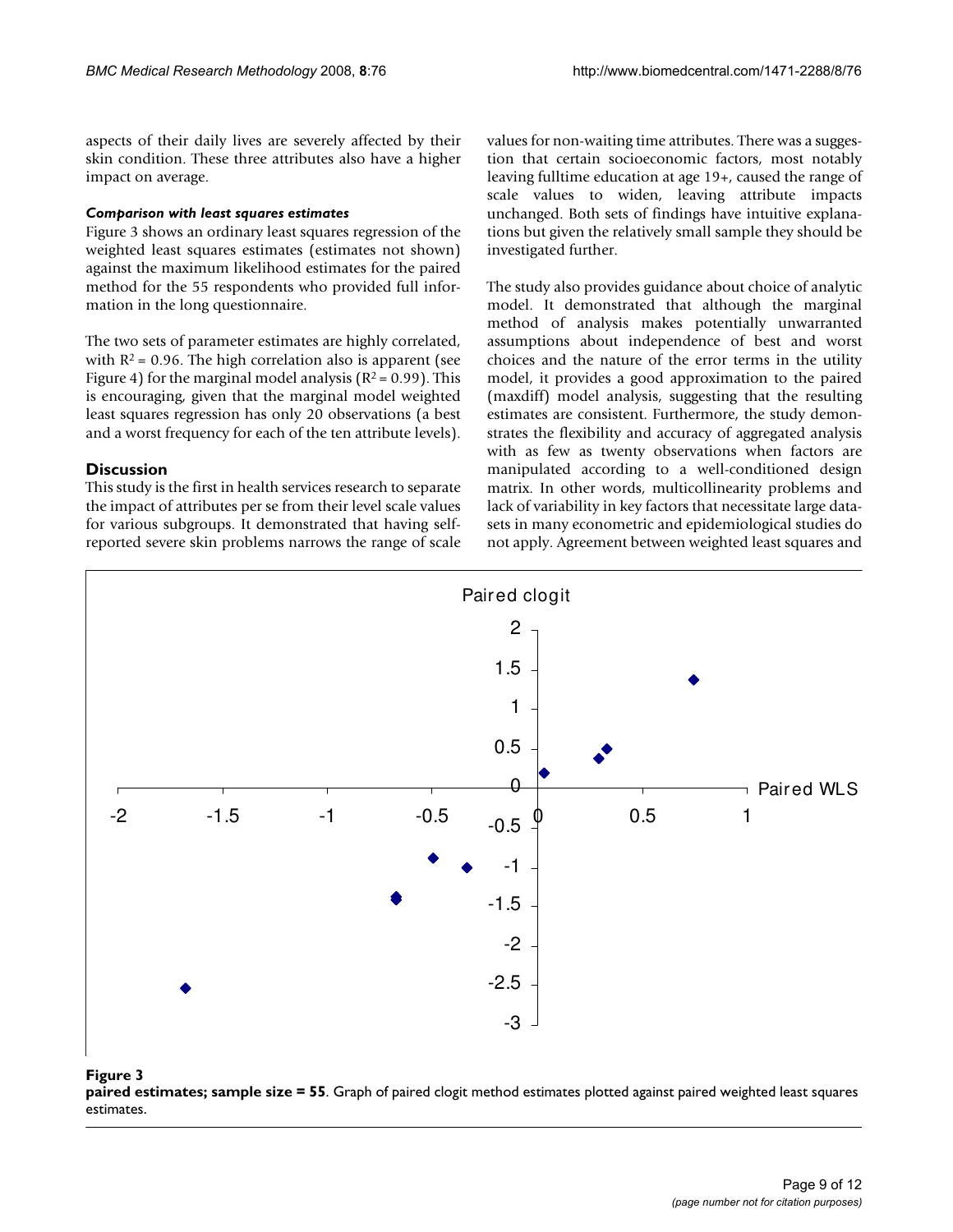

# **Figure 4**

**marginal estimates; sample size = 55**. Graph of marginal clogit method estimates plotted against marginal weighted least squares estimates.

conditional logistic regression was high, and the benefits of effects coding in a best-worst context were illustrated.

# *Limitations*

The sample size underlying the results was relatively small, which was due to a desire to be conservative in reporting results by excluding patients without full sociodemographic and choice data. However, similar findings were apparent (often with greater levels of statistical significance) in analyses conducted among the 93 patients who provided at least some choice data.

This study, like all discrete choice experiments, induced clustering in the data by obtaining multiple responses from individuals: two responses from the same individual tended to be more similar than two responses obtained from different individuals. Accounting for clustering via robust/sandwich/Huber-White procedures inflates the standard errors by the correlation in the error terms. Thus, it does not explicitly model heterogeneity in responses. However, the most popular approaches to modelling respondent-specific effects (random effects models) potentially are misleading. Not only do these models ignore other factors that might lead to variation in choice behaviour, virtually all published applications implicitly assumed constant error variances within and between individual responses. If the error variances do vary then the distribution of model estimates is confounded with the distribution of error variances, and the bias can be very large [25]. So, a random effects model represents at best a partial solution, and evidence suggests that this simplistic treatment of heterogeneity is not supported empirically [26]. Furthermore, unlike the case for clinical outcomes, there are no theoretically compelling reasons to support unimodal distributional assumptions for modelling preference heterogeneity.

Many discrete choice experiments in health services research suffer from designs more appropriate to traditional conjoint-analysis studies in which one tries to estimate individual-level (or small group-level) utilities rather than population parameters. In other words, using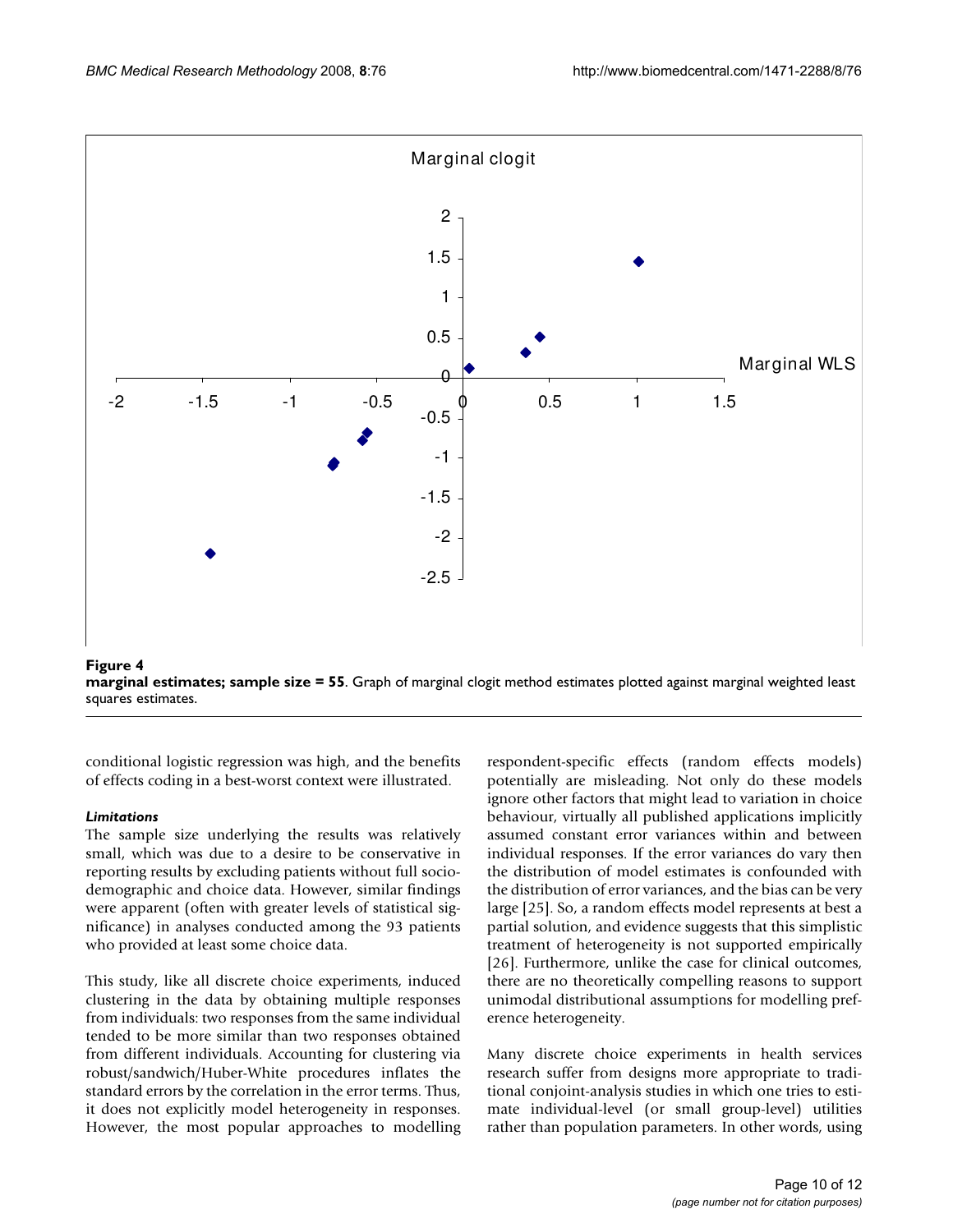a common, small design for all respondents provides data for only a small part of the entire response surface, typically making it impossible to estimate interactions, which would provide more complete statistical information about the indirect utility function and protect the estimated parameters against unobserved effects (e.g., interactions). To an extent, this criticism can be levelled against the present study: splitting the sample into blocks and administering different versions of the questionnaire which together spanned the full factorial (32) appointments would have addressed this issue. However, practical constraints precluded such a design. In any case, future work will exploit advantages of the current design to investigate individual-level preferences.

A final issue concerns anchoring of the utility estimates. The best-worst scaling choice data provide interval-scale estimates with unknown anchor; when total utilities for each appointment are constructed and ranked, analysts cannot know at which point utility becomes positive (indicating that the respondents will choose to attend the appointment rather than not attend). This may or may not be a limitation, depending upon how one wishes to use the estimates. Planning total service provision to match demand would require unconditional demand information, not the conditional demand information that these results provide. However, marginal changes in service provision can be addressed using these results by way of calculating marginal rates of substitution as in a traditional discrete choice experiment (although the obvious lack of linearity in the utility of waiting time requires more complex calculations in this case). Constructing an outcome or service index based on these results is also possible, but more generally it may be that the need for an anchor necessitates additional information from respondents.

# *Future work*

One of the aims of this study was to investigate differences in response rates and results between two versions of the questionnaire – one with 8 appointments and one with 16. Differences were found to be minimal [17], so future work should compare longer questionnaires, perhaps 16 versus 32 profiles. If one uses a small design similar to the one here, such a design may permit investigation of interactions and/or any other violations of the independence of irrelevant alternatives (IIA) assumption.

It should be standard practice to adjust for clustering in responses if using covariate-adjusted conditional logit models to analyse best-worst data. However, if modelling heterogeneity explicitly, it can be argued that it is more logical to exploit the power of best-worst methods to make individual-level inferences (estimate parameters for each individual) than attempt to specify them as random

effects. Indeed, best-worst scaling can model individuallevel utility functions without statistically questionable distributional assumptions about preferences [11]. Similar work will be performed for these data.

The usefulness of attribute impact as a concept is an empirical issue. Because it is simply the arithmetic mean of the levels of an attribute, the impact for an attribute like thoroughness which is defined by its two 'extreme' levels (yes/no) is arguably of little value. However, more generally, attribute impact undoubtedly would be useful to researchers; for example, a non-significant scale value coupled with a very small attribute impact (relative to other attributes) may indicate that an attribute is highly disliked per se and respondents do not perceive any difference between levels. Thus, unlike traditional discrete choice experiments, researchers would know that respondents particularly dislike this attribute per se and that policies that attempt to change patient perceptions of the good/ service may be more fruitful.

This study also asked respondents whether they would attend each appointment offered them. The results from the responses to this question provide an alternative set of utility estimates (although relative to one appointment or the mean utility). Differences between the two methods will be investigated as will the extent to which the anchor provided by these data can be used to rescale the bestworst data. Future studies will consider utilising qualitative work and simulation studies to ascertain whether the cognitive processes undertaken by respondents provide support for such a data synthesis.

# **Conclusion**

This study shows that aggregated methods provide simple compact datasets yet give results that differ little from individual-level analyses. This is a potentially useful result, and one that some applied statisticians (in both health services research and economics) may find surprising, given the multicollinearity problems common to many epidemiological and economic surveys. It also illustrates a key advantage of best-worst scaling over traditional discrete choice experiments – the ability to separate attribute impacts from level scale values. In so doing it provides additional insights over those from traditional discrete choice experiments that should prove attractive in health care research. In particular, this ability to ascertain whether patient subgroups exhibit differences in attribute impact and/or differences in level scale values may have implications for policy.

# **Competing interests**

The authors declare that they have no competing interests.